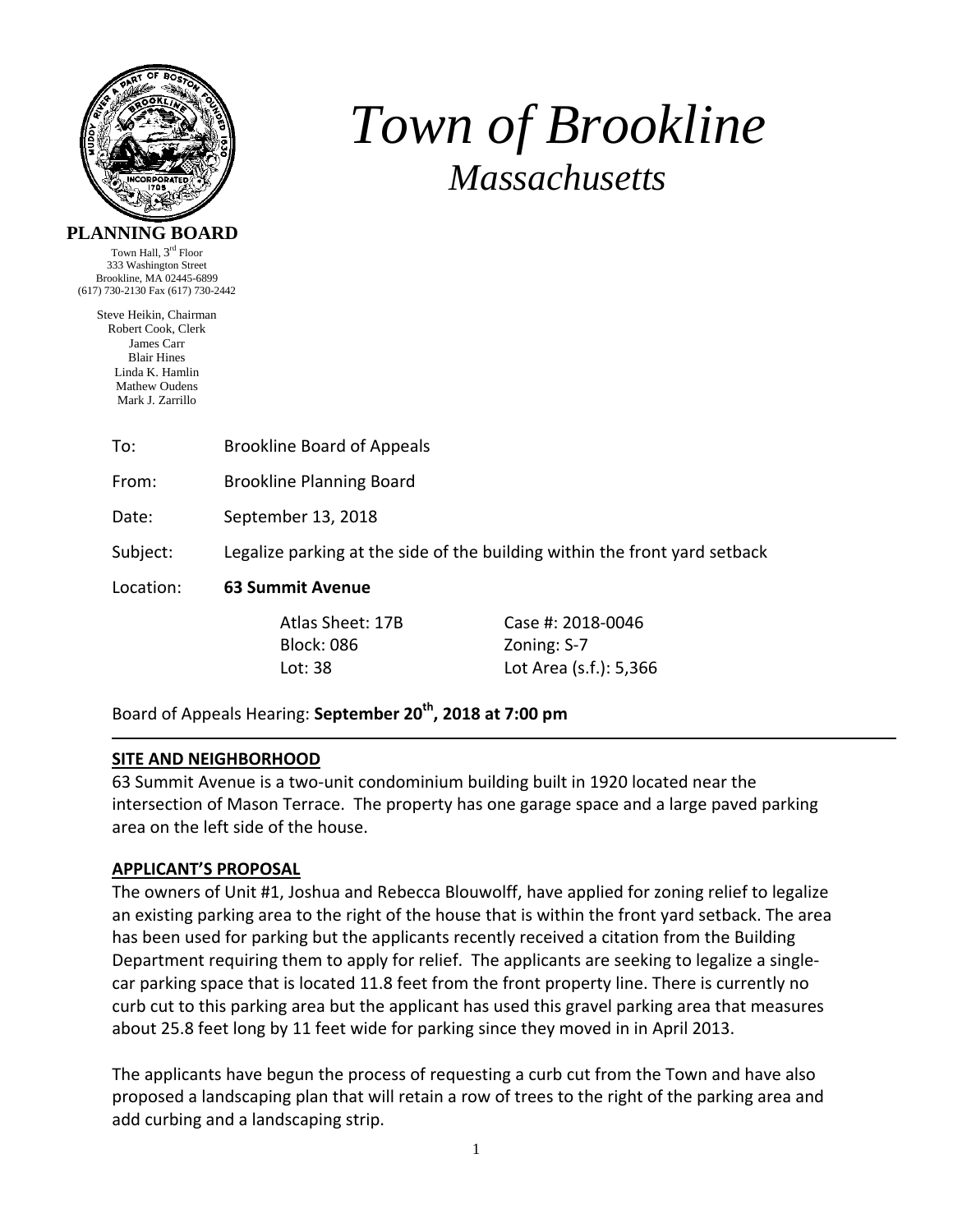## **Section 6.04.5.c.1 –** Design of All Off‐Street Parking Facilities

| <b>Setback</b>                      | Required | <b>Existing</b> | <b>Proposed</b> | <b>Finding</b>  |
|-------------------------------------|----------|-----------------|-----------------|-----------------|
| <b>Front Yard</b><br>(Parking Area) | 30 feet  | 11.8 feet       | 11.8 feet       | Special Permit* |

\* Under Section 6.04.12, as the Board of Appeals may grant a special permit to waive dimensional requirements for *new parking facilities to serve existing buildings.* 

# **STAFF ANALYSIS**

Although staff typically does not support parking within the front yard setback, this proposal involves the legalization of an existing parking area that has been in use for 5 years. The location of the parking is not in front of the house but rather to the side and is behind the front façade of the house. There is no interference with pedestrians or traffic flow. The applicants are proposing landscaping, a curb cut and improvements that will overall enhance the appearance of this portion of the front yard and the streetscape.

## **PLANNING BOARD COMMENTS**

The Planning Board expressed disappointment that it seemed to be in a position of resolving a private dispute between the two owners of this condominium. The Board felt that front yard parking is not a condition it wants to encourage but understood that this is a pre‐existing condition. The Board stressed that it would be much more comfortable supporting this parking area if the parking space could be pushed back to be entirely behind the front façade of the building which would be 16 feet from the front lot line to the back of the space. They expect that the two owners will come to a mutual agreement to push back the parking area prior to proceeding to the ZBA.

# **Therefore, the Planning Board recommends approval of the parking plan prepared by Dennis O'Brien, dated 6/18/2018 subject to the following conditions:**

- 1) Prior to the issuance of a building permit, the applicant shall submit a stamped and surveyed parking plan including existing and proposed conditions mutually agreed upon by the owners of Unit 1 and Unit 2 subject to the review and approval of the Assistant Director of Regulatory Planning.
- 2) Prior to the issuance of a building permit, the applicant shall submit a final landscaping plan subject to the review and approval of the Assistant Director of Regulatory Planning.
- 3) Prior to issuance of a building permit, the applicant shall submit to the Building Commissioner for review and approval for conformance to the Board of Appeals decision: 1)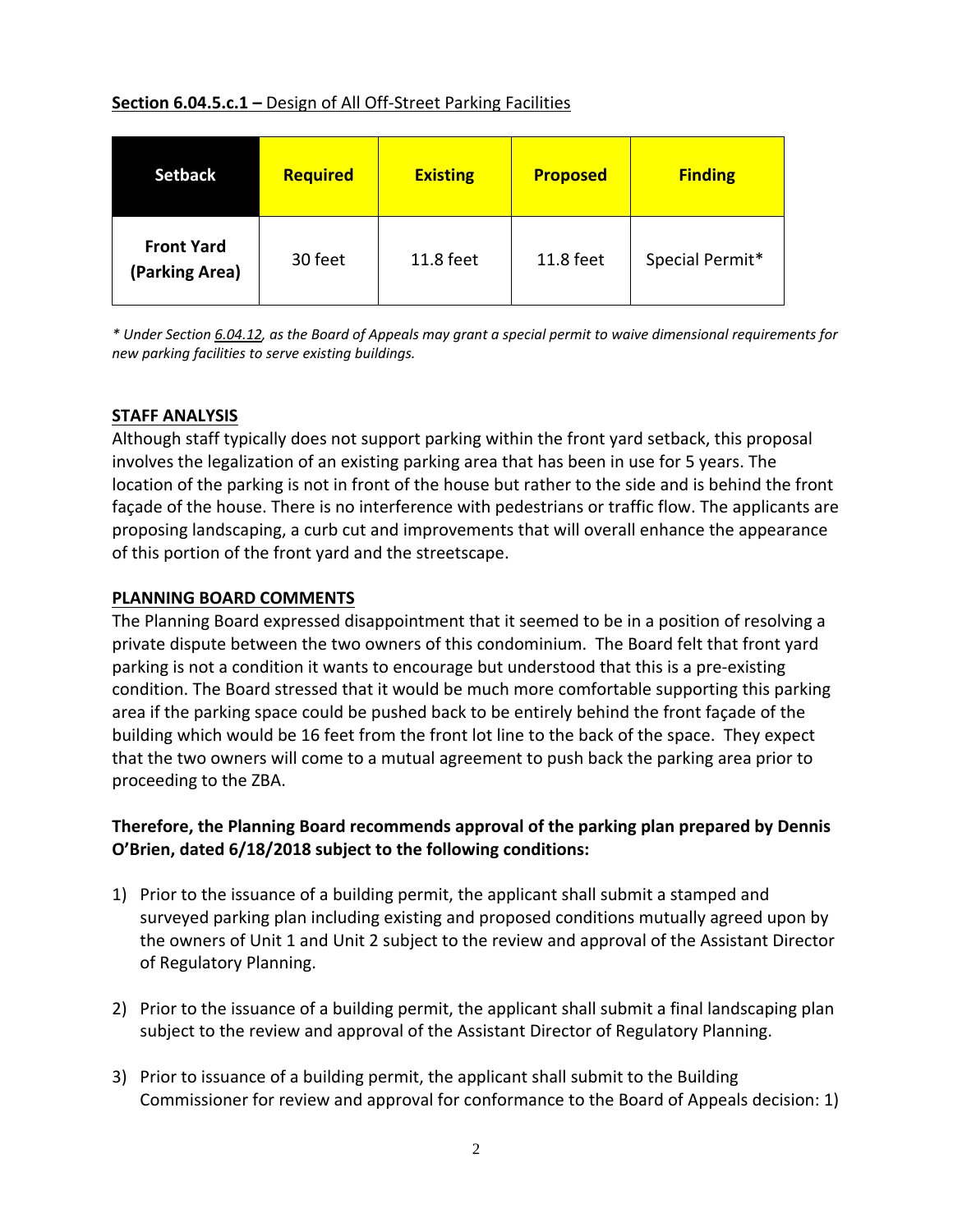a final parking plan plan, stamped and signed by a registered engineer or land surveyor; and 2) evidence the decision have been recorded at the Registry of Deeds.